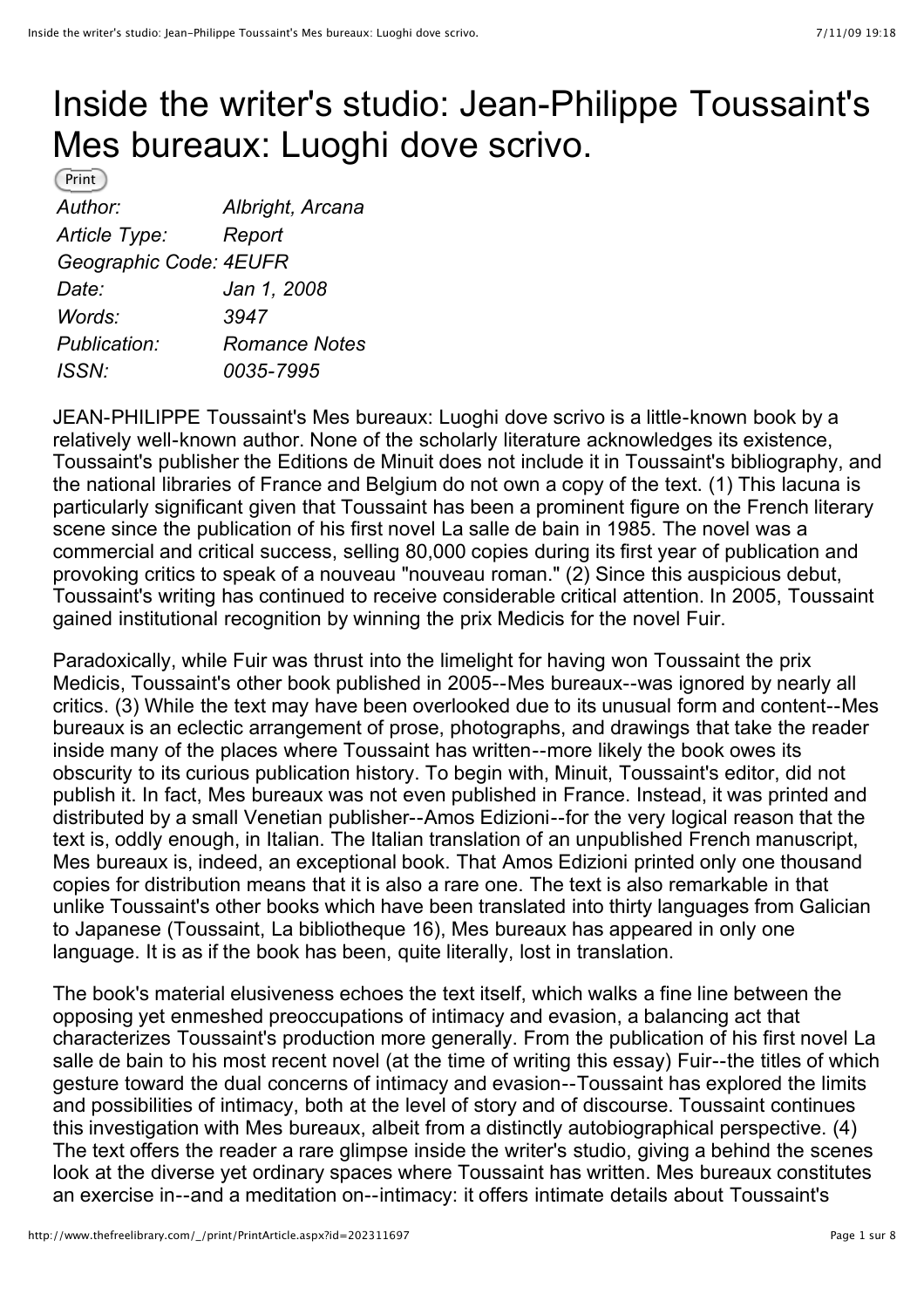writing process and production, it acknowledges and privileges the influence of his family on his writing, and it explores certain intimacies between fiction and non-fiction as well as between word and image.

The word bureau--the point of departure for the text--is a polyvalent term that the Tresor de la langue francaise delineates as having both intimate and non-intimate dimensions:

1. Table, souvent couverte d'un tissu de bure, ou d'une autre matiere protectrice, generalement munie de tiroirs ou de casiers, entouree d'une ou plusieurs chaises ou fauteuils, oU l'on ecrit, manie des papiers classes ou a classer

2. Piece privee ou officielle oU est installee cette table; lieu, etablissement oU s'effectue, generalement selon un horaire fixe, un travail regulier retribue, de nature plutot intellectuelle

3. Organisme ou etablissement ouvert au public et dont la vocation est de rendre un service d'interet general; service ou organisme prive, et surtout public, qui concoit, prepare, administre ou controle quelque chose

At once a "private room" and a "public office," the term bureau lies at the intersection between the public and the private, much as does Mes bureaux, a text that makes public Toussaint's private life as a writer.

While Mes bureaux unveils certain aspects of Toussaint's writing process and production, Toussaint remains remarkably hidden in the text. Of the numerous photographs that make up the book, he appears in only one, and barely so at that, with the photograph showing only his forearms and hands resting on a computer keyboard. That Mes bureaux is not a transparent text also functions to veil Toussaint. Indeed, Mes bureaux seems a perfect illustration of Toussaint's belief that "one can go quite far in revealing the intimate if one is protected by a form" since, in Toussaint's view, "form is the clothing that hides the potentially obscene and, in any case, indecent side of intimacy." (5)

Organized into thirteen sections, each of which begins with a title followed by a brief autobiographical reflection and then visual images that illustrate the reflection, Mes bureaux is a highly stylized and exceptionally visual text. The book's thirteen sections contain thirty-six photographs and seven drawings--in color and in black and white, and of varying sizes--that offer a visual portrait of Toussaint's bureaux. (6) Not only does Mes bureaux juxtapose the verbal and the visual, it also positions the fictional and the non-fictional against each other. The autobiographical text includes seven citations taken from five of Toussaint's novels and one citation from Samuel Beckett's L'innommable.

The photographs in Mes bureaux show Toussaint's bureaux in a particularly intimate light, with personal and non-work-related objects appearing in many of them. One photograph shows a computer next to breakfast laid out on what appears to be a kitchen table, and five photographs show Toussaint's bureaux to include a bed. Often the images situate Toussaint's bureaux in the intimate space of a home, and several show that outdoor domestic space can also constitute a bureau. Of the nine photographs of Toussaint's bureau in Barcaggio, three are of a workspace inside a home and six are of a patio area and herb garden located next to this indoor space. When the photographs show Toussaint's bureaux in the impersonal space of a hotel room or dormitory residence, personal items such as a sport coat, a cycling hat emblazoned with "BELGIUM," or a postcard of a Mondrian painting figure prominently in the images. (7) Family members appear in several photographs, as if to underscore the intimate dimension of Toussaint's bureaux.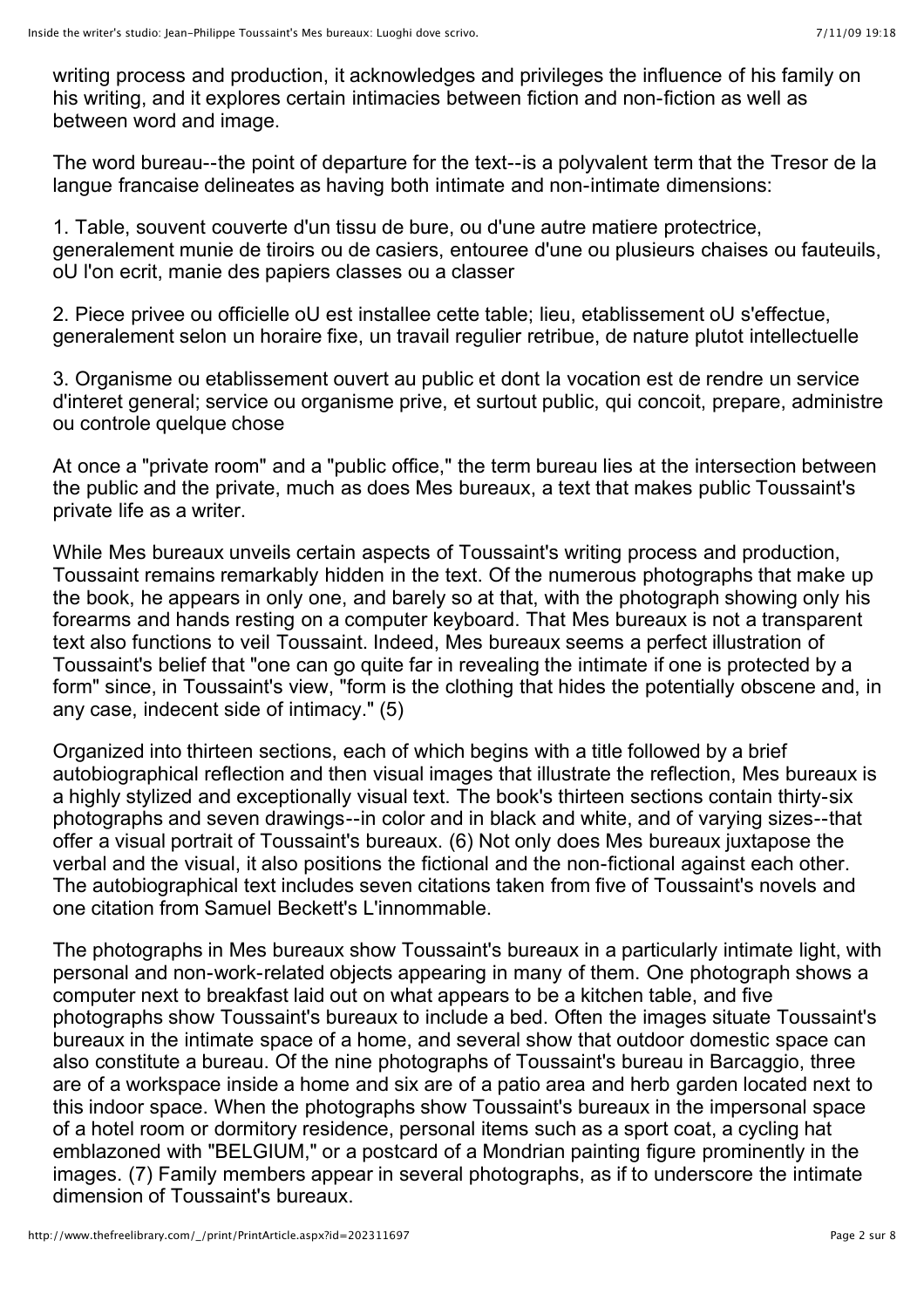While Mes bureaux assumes a non-fictional stance, it also repeatedly destabilizes the line that conventionally separates fiction from non-fiction. Citations from Toussaint's novels appear both inside the autobiographical reflections and underneath the "autobiographical" photographs. Toussaint's fictional worlds and Toussaint's "real" world are positioned in a way that interrogates the relationship between the two and emphasizes their points in common rather than their differences. In fact, Mes bureaux is written under the sign of Toussaint's fiction. Its epigraph is a citation taken from the novel Monsieur: "Il ne demandait pas davantage a la vie, Monsieur, une chaise" (Monsieur 86). (8) By taking as its epigraph a citation from Toussaint's fiction, autobiographical Mes bureaux playfully links Toussaint to his fictional characters and problematizes the conventional opposition between fiction and nonfiction. (9)

On two occasions Mes bureaux ludically explores the points of intersection, the intimacies, between fiction and non-fiction by pairing a photographic image of one of Toussaint's bureaux with a citation from one of Toussaint's novels. Despite their physical proximity, the relationship between citation and photograph is entirely ambiguous. To begin with, it is unclear whether the citations illustrate the images or whether the images illustrate the citations. The ludic juxtaposition of citation and photograph asks the reader to reflect on the relationship between the two, in particular to consider the longstanding question of whether art imitates life or life imitates art. These pairings of fictional citation and "real" photographic image complicate the conventional opposition between fiction and non-fiction, suggesting instead that there is a fictional element to autobiographical representation as well as an autobiographical dimension to fiction. Similarly, as for the relationship between word and image, the pairings of citation and photograph underscore their points in common. A photograph, they seem to intimate, is a citation too, a visual citation of a past moment.

The section entitled "Mythology" further explores the relationship between fiction and nonfiction by book-ending the autobiographical written reflection with citations taken from two of Toussaint's novels. (10) The section begins with the incipit of the novel Monsieur, a passage that situates the protagonist of the novel in a bureau. After this citation from Toussaint's fiction, the autobiographical reflection begins and tells of Toussaint's grandfather's bureau in Sars-Dames-Avelines. Toussaint explains that this bureau constitutes a "mythical and foundational" (24) bureau, one that he has unconsciously tried to reconstruct in each of the places he has written, that is, in each of the bureaux revealed in Mes bureaux. He describes his grandfather's bureau in both "real" and fictional terms. Toussaint has no "authentic" (24) memory of it--he was never allowed to enter it as a child--and yet the bureau firmly exists in his imagination, where it represents "a refuge from the rest of the world, a shelter, a bathroom" (24). By ending the autobiographical reflection with the word "bathroom," the text establishes a link between Toussaint's grandfather's bureau and Toussaint's first published novel La salle de bain. The link between non-fiction and fiction is reinforced by the fact that the incipit of La salle de bain immediately follows, and serves to close the autobiographical reflection.

In Mes bureaux, not only does Toussaint reveal the impact of his grandfather on his writing, he also acknowledges the influence of other family members on his production. The section entitled "My Typewriters," for example, contains three photographs of a toddler in a tee-shirt and diaper standing on a chair with his hands resting on the keys of a typewriter. The child is Toussaint's son, and the typewriter was used by Toussaint to write his first four novels. These images underscore the intimate dimension of the act of writing as well as the interconnectedness of Toussaint's life as a writer and as a father. While Toussaint's son clearly was not responsible for writing any of Toussaint's manuscripts, the images suggest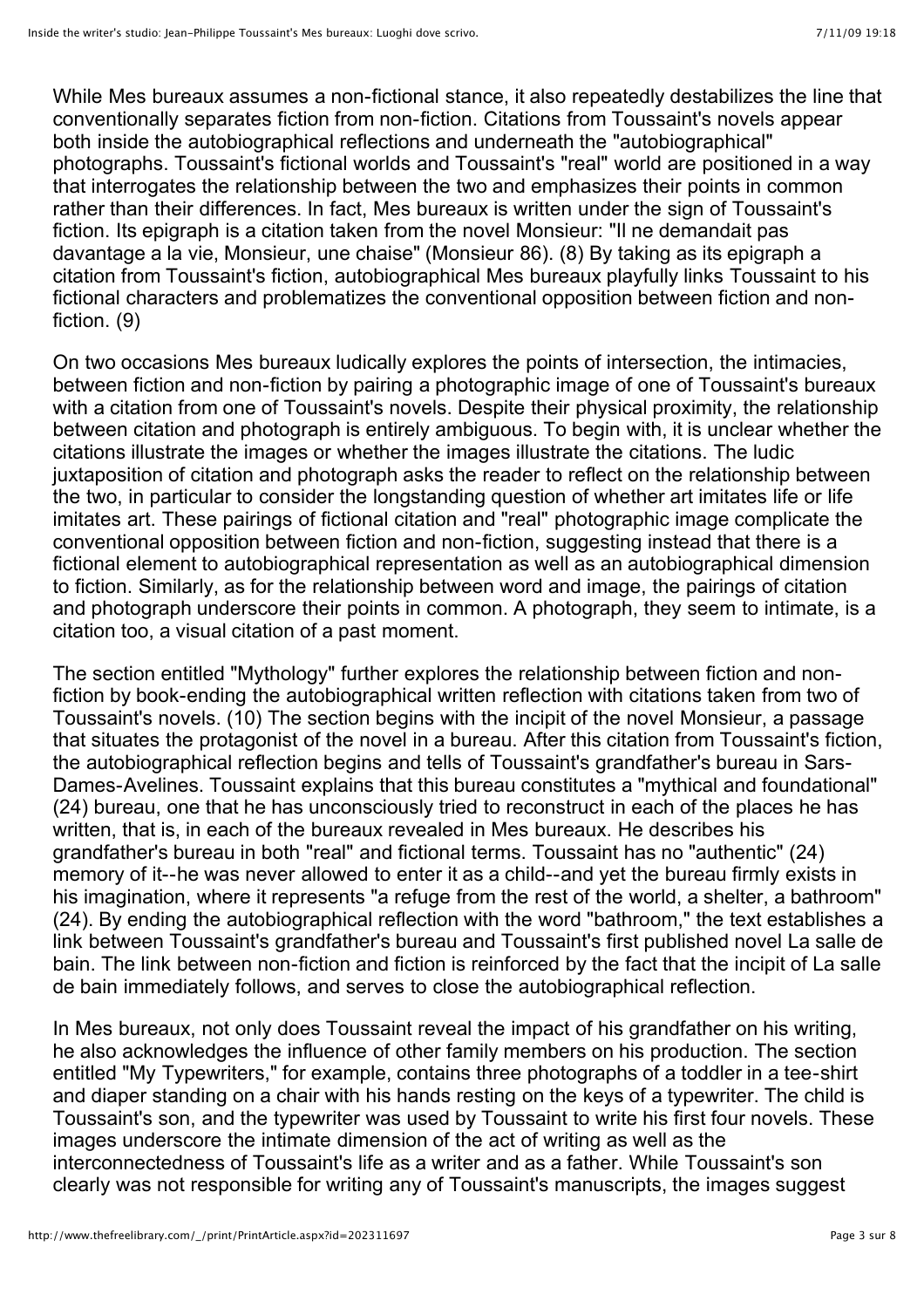that his role in their creation was not entirely negligible.

Similarly, the final section of Mes bureaux is devoted to the role that Toussaint's wife Madeleine Santandrea has played in Toussaint's writing. In this section, entitled "Madeleine," Toussaint describes his desire to end Mes bureaux by taking a photograph of the bureau in which he is finishing the text. He gives a visual description of the scene, in which he notes that his computer, in a "perfect mise en abyme" (63), is displaying the first page of Mes bureaux. As Toussaint takes this reflexive photograph, his wife silently enters the bureau from behind him and unexpectedly walks into the scene being photographed. Her sudden appearance causes Toussaint to have an epiphany in which he realizes that her presence rather than disrupting the image actually completes it. Toussaint ends Mes bureaux by affirming his wife's presence in his production, writing in the excipit: "she was the only thing missing from this book, Madeleine, who has walked in the places where I write and who has traversed my life and my novels for more than twenty years" (63).

Two photographs follow these final words, the last of which is both highly suggestive and provocative. The first set of pages shows an image of Toussaint's bureau in his apartment in Brussels where he finished the text. The second set of pages presents the same scene, but with Toussaint's wife Madeleine in the frame. This final image of Toussaint's wife next to Toussaint's computer displaying the text of Mes bureaux foregrounds the interconnectedness of Toussaint's writing and his private life. The intimate relationship between the two is underscored by the fact that in this last image Madeleine is nude from the waist down.

While audacious in the extreme intimacy that it shows, the final image of Mes bureaux is not a gratuitous display of nudity. Rather, Madeleine's nude body functions poetically, constituting a mise en abyme of Mes bureaux, a text that exposes Toussaint's bureaux in all of their nudity. The photograph and its layout in the book are highly wrought and thus reflect Toussaint's contention that writers can--and must--represent the intimate, but that this must be done with attention to form. Madeleine's face in the photograph is blurred and unrecognizable, and the provocative image of her nude body is ludically tempered by the fact that underneath it appears a citation from the novel La salle de bain in which the protagonist describes the nudity of his companion Edmondsson. The citation directs attention away from Madeleine's nude body onto Toussaint's fiction, once again problematizing the separation of Toussaint's fictional worlds from his "real" world. Mes bureaux ends on this ambiguous gesture of intimacy and evasion.

The double gesture of showing and hiding that characterizes Mes bureaux is perhaps best emblematized by the section entitled "The Barcaggio Bureau." By far the shortest of all of the reflective texts, it consists of only one sentence that makes the case for narrative reticence:

 If there had to be just one, it would be this one, but I prefer to keep it secret, in its abstract silence, invisible and mental. (28)

This preference for "invisibility," however, is immediately problematized by the nine photographs--more images than in any other section--of the Barcaggio bureau that follow. Paradoxically, the section that argues against showing shows the most. In so doing, it draws attention to the complex dynamic of evoking and silencing that is the art of narrative.

Mes bureaux underscores both the ordinariness and the variety of the places where Toussaint has written. A glance at the appendix, which includes a tentative list of all of Toussaint's bureaux, reveals that they span many nations, including Algeria, Spain, Germany, Japan, Italy, Belgium, and France--at its center in Paris and at its margins in Corsica. In the sections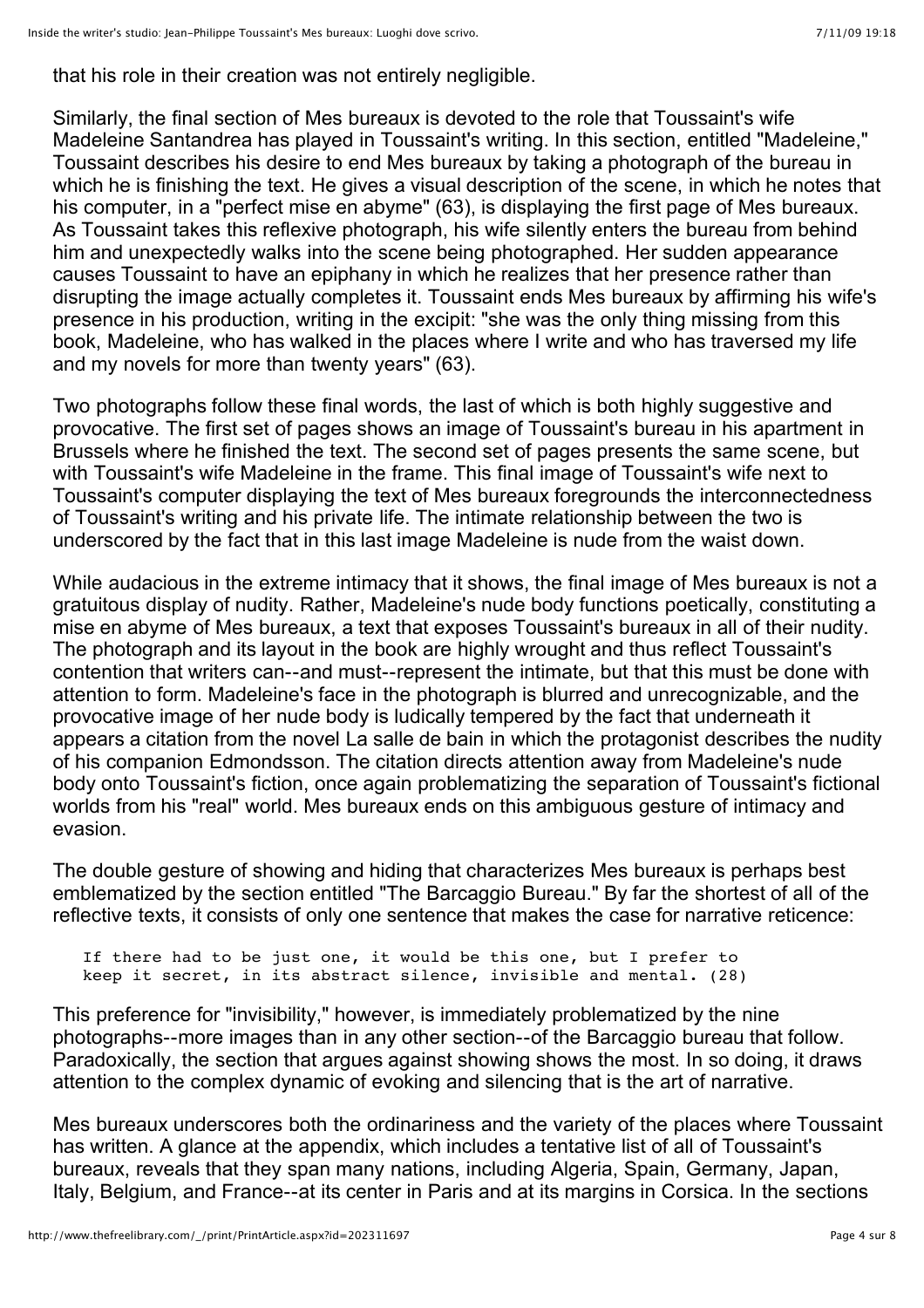"Temporary Bureaux," "Japanese Bureaux," and "Berlin Bureaux," Toussaint portrays himself as a transnational writer, a writer without borders whose bureau is anywhere, provided there is a tabletop for his computer and, true to the incipit of Mes bureaux, a place to sit. In the section "Panoply" Toussaint reveals that he rarely writes at home, stating instead: "to write, I leave" (53). He takes with him his "portable office" (53), a bag with the manuscript on which he is working and the writer's toolbox in the twenty-first century: a portable computer, cables, a storage device, a mouse, at times a keyboard as well as the more traditional writing tools of pens and pencils. Sunglasses and hiking boots complete the "writer's panoply" (53). Toussaint insists on the importance of his hiking boots for his writing, noting that they have, at times, functioned as an ambulatory bureau. He devotes an entire section to them, complete with photograph, in which he reveals that an emblematic sentence of the novel Faire l'amour came to him one day while putting on his boots.

In the section entitled "Distancing," Toussaint emphasizes the importance of distance and travel for his writing, noting that he first began to write during his first extended stay abroad. In this section, not only does he suggest that a true test of intimacy with a place is whether or not one can visualize it in its absence, but also that this absence is sometimes necessary in order to become more intimate with the place itself. He explains that the only way that he could write about Paris as he did in La salle de bain was by distancing himself from it, remarking: "in Algeria ... I finally found the distance necessary, the right distance ... to evoke Paris" (13). For his later books, too, Toussaint has lived by this rule. When he wrote the passage that describes the Tokyo sky in the novel Faire l'amour, he explains that he was "mentally" (15) in Tokyo but "physically" (15) in Belgium, looking at the beach of Ostend from the window of his bureau.

Not only does Mes bureaux shed light on Toussaint's writing process, it also illuminates details about some of his projects. In the section entitled "The Marcel Breuer Chair," for example, Toussaint reveals "a secret, intimate and almost spatial-temporal link" (46) between the novel La television and the film La patinoire: the chair evoked in the novel is the same chair that the protagonist uses in the film. Toussaint also shares information about his unpublished manuscripts in Mes bureaux. The reader learns that Toussaint's first novel "Echecs," which was never published, is a ludic meditation on overcoming writer's block. It tells of a writer who gets his finger permanently stuck in his typewriter, suffers for several hours, and then comes to the realization that nothing is stopping him from continuing to write, an ending that recalls that of Beckett's L'innommable. The appendix lists four other unpublished works: three plays entitled "Rideau," "Ni l'un, ni l'autre," and "Les draps," and a novel cowritten with Gil Delannoi entitled "Alusse ecrit."

Mes bureaux also shares details about Toussaint's first published novel La salle de bain. Toussaint reveals that a few days before leaving Algeria where he wrote the novel, he burnt all of the rough drafts of the text in a dumpster at sunset. The only trace of his time in Algeria and of his work on La salle de bain, other than the published version of the novel, is a small ink drawing included in Mes bureaux that shows a desk, typewriter, and chair. By showing where Toussaint wrote the novel that would mark the beginning of his literary career, the drawing represents a point of origin, one that echoes Toussaint's grandfather's "foundational" (24) bureau. Toussaint calls the drawing a "self-portrait" (22), and the sport coat draped on the back of the chair a "signature" (22).

Mes bureaux, too, constitutes a self-portrait. Instead of portraying characters retreating to rooms of their own as he does in his fictions, Toussaint shows the reader his own. In these rooms, Toussaint reveals certain aspects of himself, but he also remains distinctly hidden.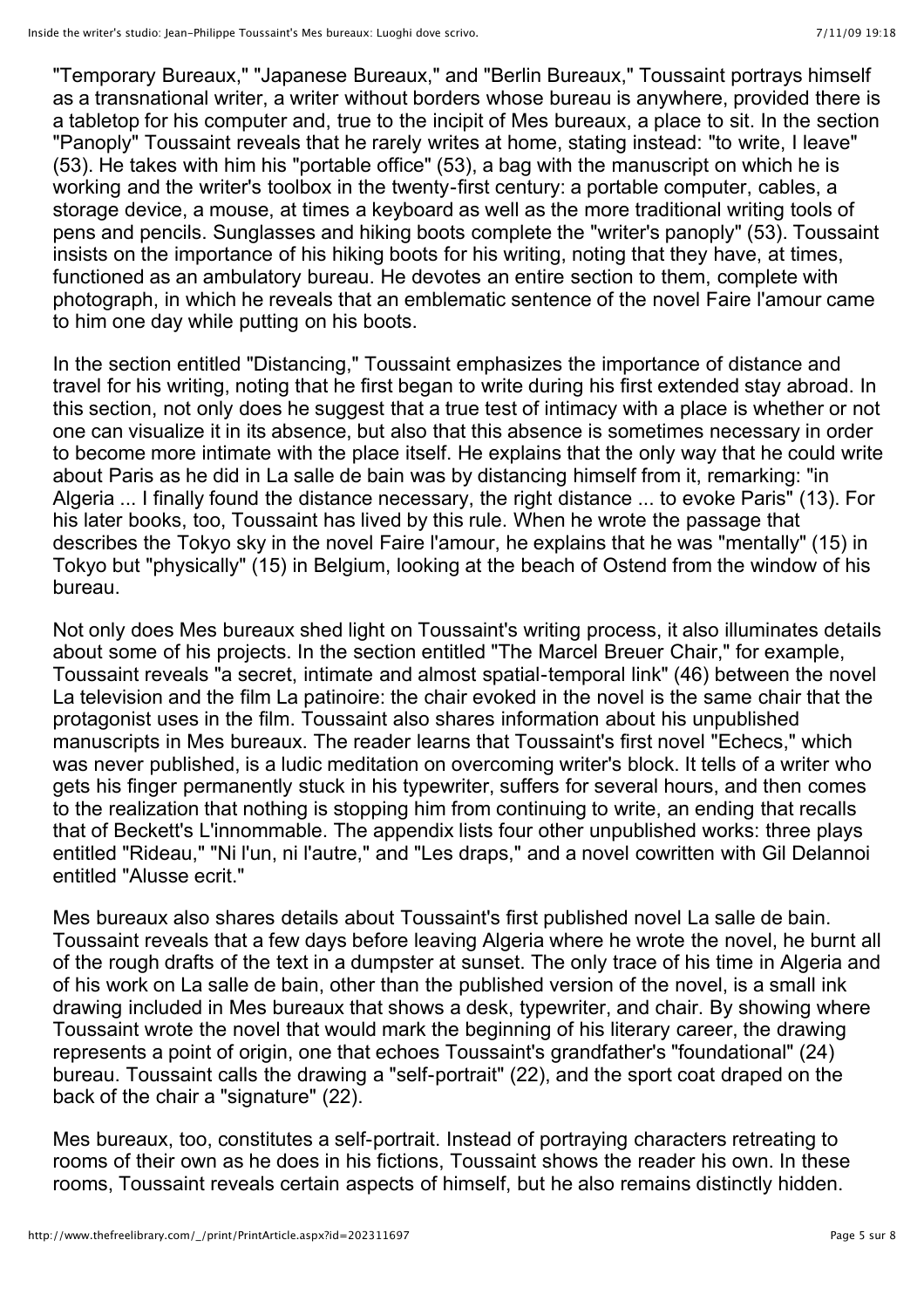Mes bureaux thus constitutes a counter-discourse to the exhibitionism and voyeurism that underpin the contemporary phenomenon of what Serge Tisseron terms extimite, or overexposed intimacy. The intimacy of Toussaint's text, if anything, is quite underexposed. (11) That Mes bureaux does not "tell all" and that its readership is limited to "the happy few" work toward preserving the intimacy of the text.

## WORKS CITED

Amette, Jacques-Pierre. "Le nouveau 'nouveau roman.'" Le Point 852 (16 Jan 1989): 8-10.

Dal Bon, Giovanna. "Jean-Philippe Toussaint, ovvero cio che serve per scrivere Mes bureaux: Un raro inventario dei luoghi d'elezione di un romanziere giramondo." Il Giornale (10 Apr 2005) 2.

Delannoi, Gil and Jean-Philippe Toussaint. "Alusse ecrit." Unpublished manuscript.

Fortunato, Mario. "Jean-Philippe Toussaint, Mes bureaux. Luoghi dove scrivo." L'Espresso 15 (Apr 2005): 147.

Historique Page. Les Editions de Minuit. 22 May 2008. <http://www.leseditionsdeminuit.com/f/index.php?sp=page&c=7>.

Leclerc, Yvan. "Autour de Minuit." Dalhousie French Studies 17 (1989): 63-74.

La patinoire. Dir. Jean-Philippe Toussaint. Perf. Tom Novembre, Bruce Campbell, Dolores Chaplin. Les Films des Tournelles, 1998.

Robbe-Grillet, Alain. "The French Novel: From Nouveau to New." Times Literary Supplement 4515 (13 Oct 1989): 1122, 1130.

Schoots, Fieke. "L'ecriture minimaliste." Jeunes Auteurs de Minuit. Ed. Michele Ammouche-Kremers and Henk Hillenaar. Spec. Issue of Cahiers de Recherches des Instituts Neerlandais de Langue et de Litterature Francaise 27 (1994): 127-144.

Tisseron, Serge. L'intimite surexposee. Paris: Hachette, 2002.

Toussaint, Jean-Philippe. Autoportrait (a l'etranger). Paris: Minuit, 2000.

--. La bibliotheque. Lonrai: [Minuit], [2008].

- --. "Les draps." Unpublished manuscript.
- --. "Echecs." Unpublished manuscript.
- --. Faire l'amour. Paris: Minuit, 2002.
- --. Fuir. Paris: Minuit, 2005.
- --. Interview with Arcana Albright. Brussels. 1 Jul 2008.

--. Mes bureaux: Luoghi dove scrivo. Trans. Roberto Ferrucci. Mestre-Venezia: Amos Edizioni, 2005.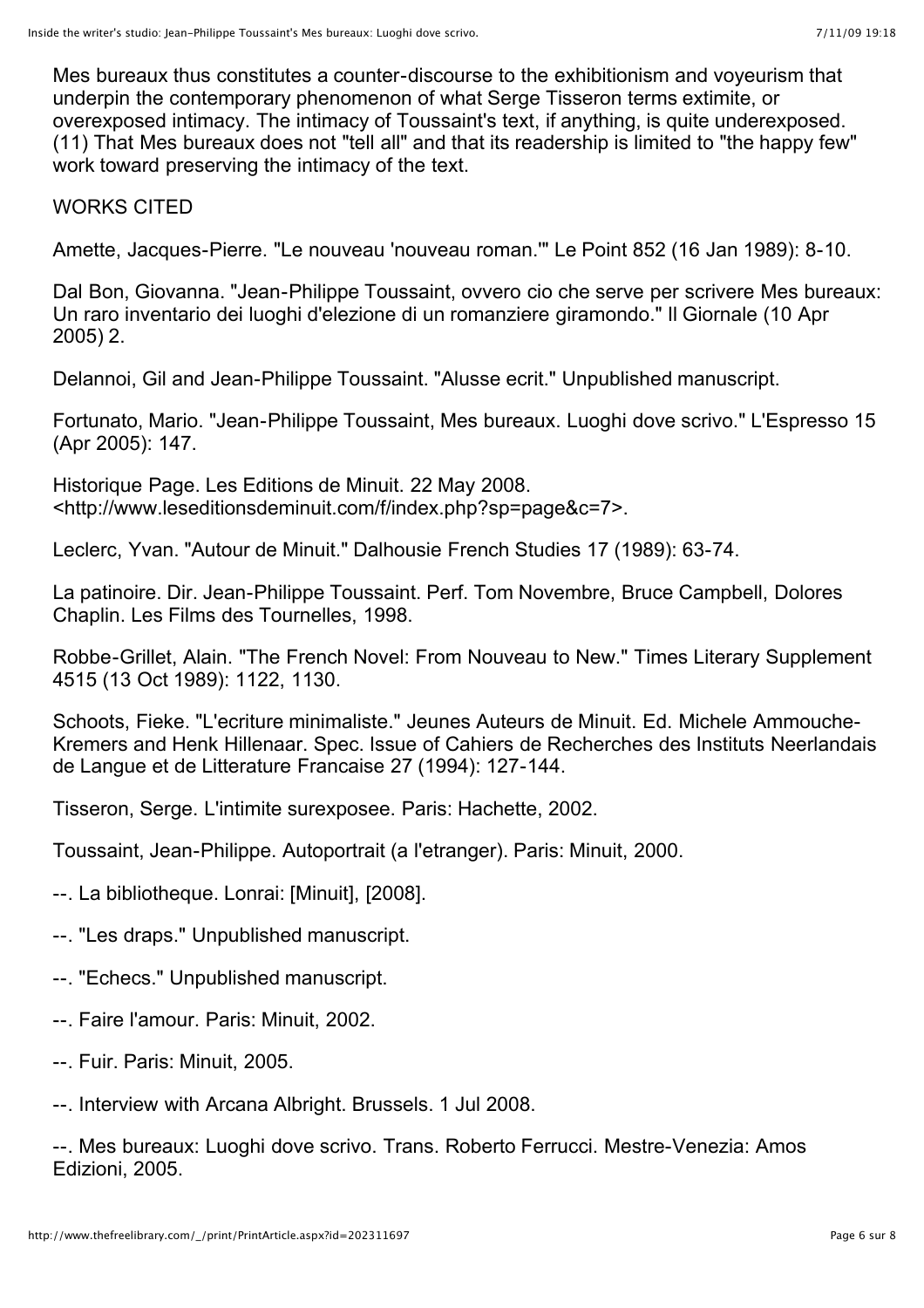- --. Monsieur. Paris: Minuit, 1991.
- --. "Ni l'un, ni l'autre." Unpublished manuscript.
- --. "Rideau." Unpublished manuscript.
- --. La salle de bain. Paris: Minuit, 1985.
- --. La television. Paris: Minuit, 1997.

(1) Toussaint is a Belgian national, his writing engages the French literary tradition, and his publisher is French. It does not seem unreasonable to expect Mes bureaux to figure in both national library collections.

(2) The publication figure for La salle de bain is cited on the Historique page of the Minuit website. For more on contemporary critical reaction to the new generation of writers emerging in the 1980s see Jacques-Pierre Amette's "Le nouveau 'nouveau roman,'" as well as Yvan Leclerc's "Autour de Minuit," Alain Robbe-Grillet's "The French Novel: From Nouveau to New," and Fieke Schoots's "L'ecriture minimaliste."

(3) A search through contemporary publications indicates that only two critics--Giovanna Dal Bon and Mario Fortunato--wrote book reviews of Mes bureaux.

(4) The autobiographical approach of Mes bureaux echoes Toussaint's literary self-portrait Autoportrait (a l'etranger). But whereas Autoportrait (a l'etranger) primarily takes as its subject Toussaint's public life as a writer--attending literary conferences and being interviewed in different cities around the world--Mes bureaux orients itself toward Toussaint's private life as a writer

(5) On July 1, 2008, I had the opportunity to interview Toussaint in his bureau in Brussels, during which he emphasized the relationship between form and intimacy on several occasions. When I asked him about Mes bureaux, he responded: "Je dirais, et j'aurai sans doute l'occasion de le redire, qu'on peut aller assez loin dans l'intime si on est protege par une forme et il n'y a pas d'impudeur. Des lors qu'on n'est pas protege par une forme et qu'on n'a pas de talent on devient impudique. Souvent d'ailleurs aller vers l'intime c'est une necessite. Les grands ecrivains, justement, doivent aller tres loin dans l'intime. C'est oblige, sinon c'est ennuyeux ce qu'ils racontent. C'est la qu'on touche au coeur de l'humain, aux choses les plus interessantes de la personne, mais cela ne se justifie, ce n'est acceptable que s'il y a une forme qui protege. C'est la forme qui sera le vetement qui va cacher le cote obscene eventuellement de l'intimite et en tout cas impudique. Moi, j'essaie d'aller assez loin dans les revelations intimes tout en restant toujours tres pudique."

(6) All of the photographs and drawings are by Toussaint except for one photograph taken by his wife Madeleine Santandrea.

(7) The cycling hat points both to Toussaint who is Belgian and to the novel La salle de bain, the Belgian protagonist of which has a fondness for his country's cycling champions. The Mondrian postcard also recalls the protagonist of La salle de bain, whose favorite painter is Mondrian. In the film adaptation of La salle de bain, the protagonist carries a Mondrian postcard with him and sets it down on his bureau when he finally returns home. The photograph with the Mondrian postcard in Mes bureaux constitutes a sort of citation of La salle de bain, problematizing the separation of Toussaint's fictional worlds and his "real" world.